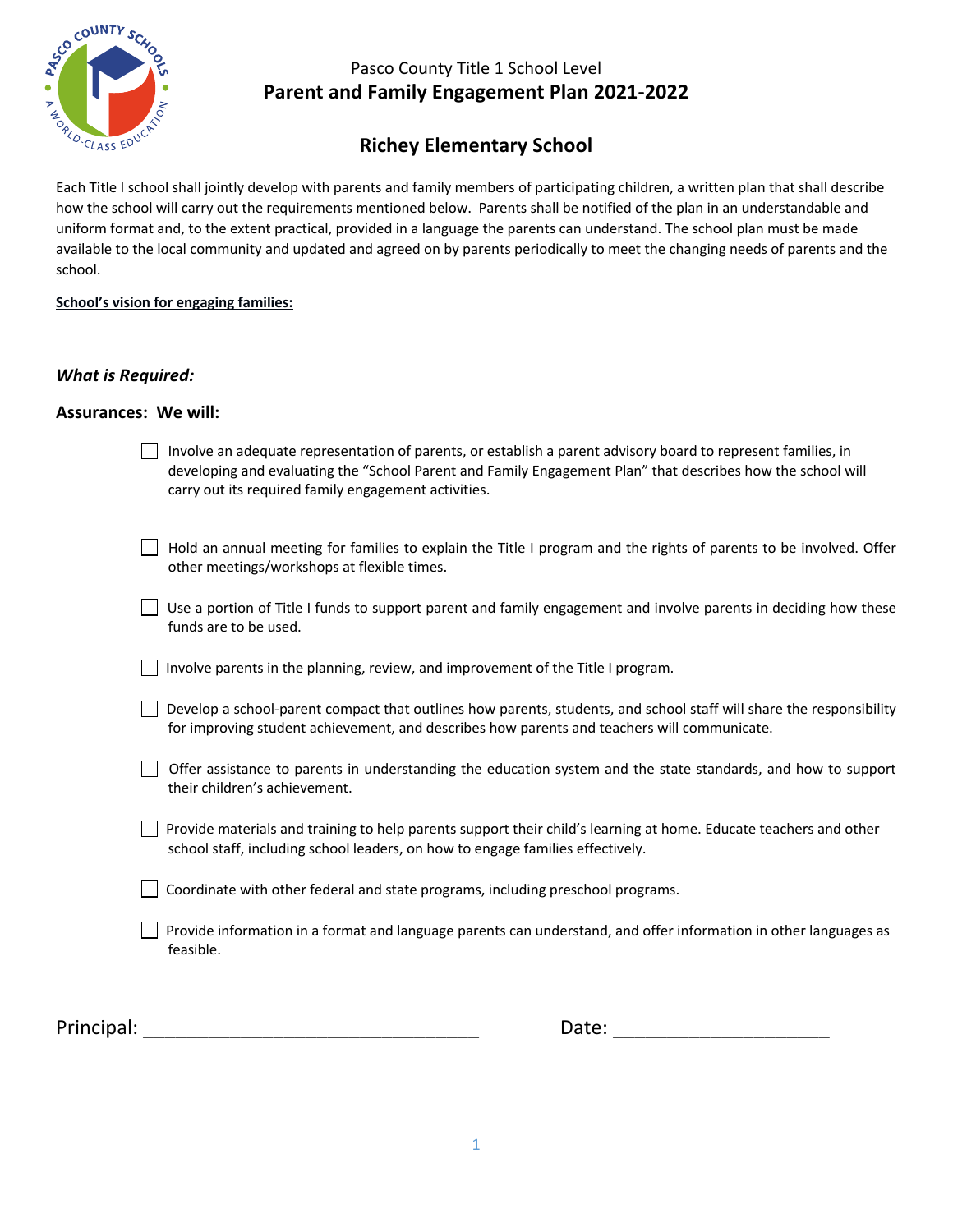## **Richey Elementary School EVERY TITLE I SCHOOL IN PASCO COUNTY WILL:**

**1. Involve parents in the planning, review, and improvement of their Comprehensive Needs Assessment and Title I program. The school will jointly develop and evaluate the Parent & Family Engagement plan with an adequate representation of parents**.

| Describe the method in which        | Parent surveys were conducted throughout the year as a comprehensive needs assessment in order to     |  |  |  |  |
|-------------------------------------|-------------------------------------------------------------------------------------------------------|--|--|--|--|
| parents were involved               | determine growth opportunities for the 21-22 school year. Information was shared during the April SAC |  |  |  |  |
|                                     | meeting regarding survey results.                                                                     |  |  |  |  |
| Date of meeting to gather           | Parent survey window:                                                                                 |  |  |  |  |
| parent input for Comprehensive      | SAC Meeting: April 5th                                                                                |  |  |  |  |
| <b>Needs Assessment</b>             | Leadership Meeting: March 26th                                                                        |  |  |  |  |
|                                     | Staff Meeting: March 5th                                                                              |  |  |  |  |
| Date of meeting to gather           | SAC Meeting: April 5th                                                                                |  |  |  |  |
| parent input for this Title I       |                                                                                                       |  |  |  |  |
| <b>Parent and Family Engagement</b> |                                                                                                       |  |  |  |  |
| <b>Plan</b>                         |                                                                                                       |  |  |  |  |
|                                     |                                                                                                       |  |  |  |  |

*\*Evidence of the input gathered and how it was/will be used should uploaded to Title I Crate.*

**2. Develop a school-home compact that outlines how parents, students, and school staff will share the responsibility for improving student achievement and describes how parents & teachers will communicate**.

| How were parents invited to develop or<br>revise the compact?                                                          | The SAC members were provided the compact to review and provide input.                                                                                                                                                                                                                    |
|------------------------------------------------------------------------------------------------------------------------|-------------------------------------------------------------------------------------------------------------------------------------------------------------------------------------------------------------------------------------------------------------------------------------------|
| Date of parent meeting to develop or revise<br>the compact                                                             | $9/21/20$ & May 17 <sup>th</sup>                                                                                                                                                                                                                                                          |
| What communication methods will be used<br>between teachers & parents as well as<br>school & parents?                  | We will continue to use social media, virtual conferences, (when restrictions have been<br>lifted) face-to-face conferences, phone, email, as well as student planners and<br>classroom communication apps.                                                                               |
| Elementary schools are required to hold at<br>least one face to face conference with<br>parents. Explain your process? | We hold an Open House in the fall and once restrictions have been lifted, students will<br>be able to provide tours of their classroom to their parents/guardians while speaking<br>with the teacher(s). Additionally, quarterly conferences will be held to discuss student<br>progress. |

*\*A parent signed copy of the compact should be uploaded to Title I Crate as evidence of implementation.*

*\*Evidence of the input should be uploaded to Title I Crate.*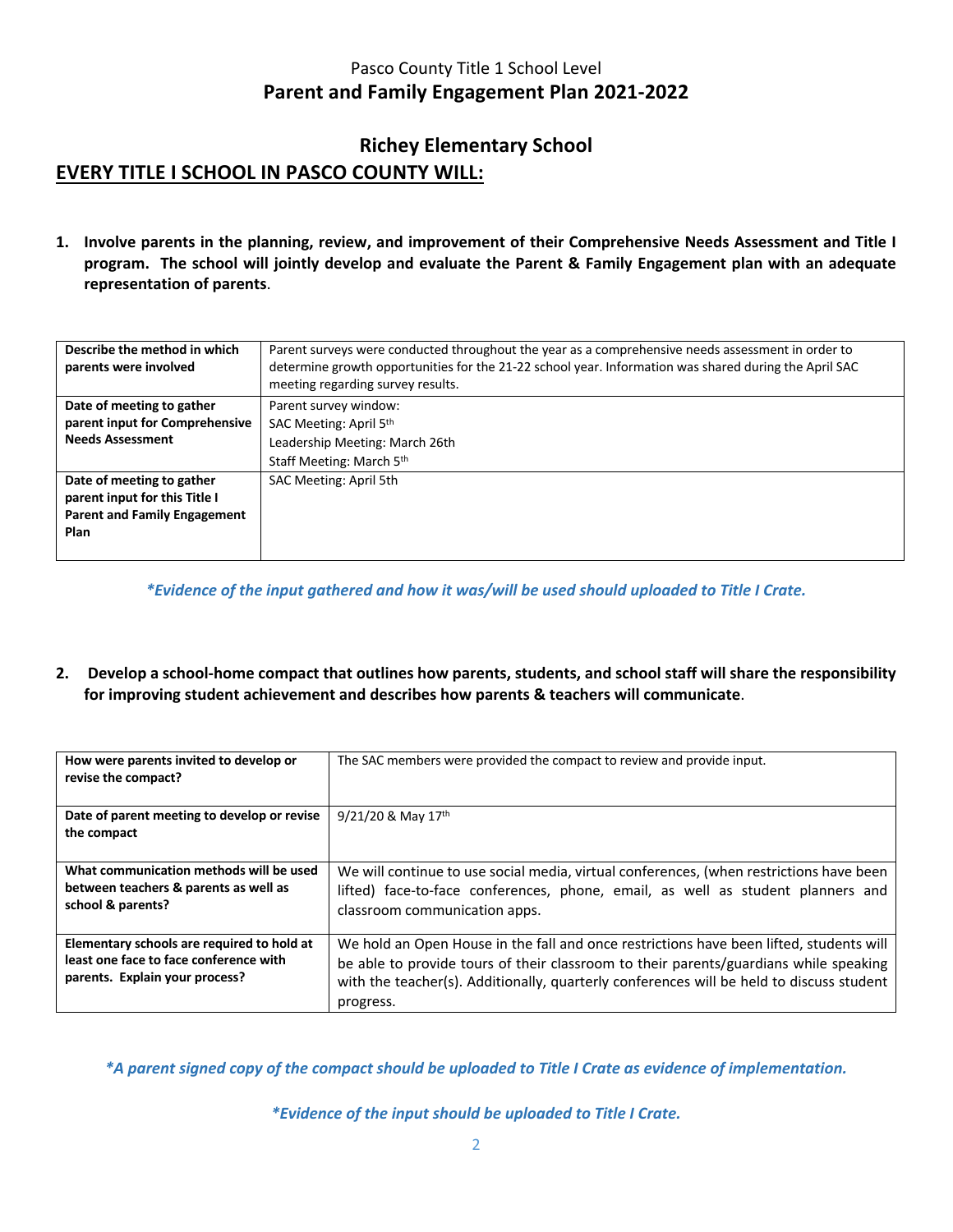## **Richey Elementary School**

#### **3. Hold an annual meeting for families to explain the Title I program and the rights of parents to be involved.**

| What information is<br>provided at the<br>meeting? | During the Open House, parents and families are provided information related to the Title I program, and information<br>related to the allocation of funds and how the funds were spent in order to positively impact our students. Families<br>are notified of our Open House via social media, phone, email, and flyers. |
|----------------------------------------------------|----------------------------------------------------------------------------------------------------------------------------------------------------------------------------------------------------------------------------------------------------------------------------------------------------------------------------|
| How are parents                                    |                                                                                                                                                                                                                                                                                                                            |
| notified of the                                    |                                                                                                                                                                                                                                                                                                                            |
| meeting?                                           |                                                                                                                                                                                                                                                                                                                            |
| Tentative date and                                 | We have tentatively scheduled our Open House for Tuesday, September 21st.                                                                                                                                                                                                                                                  |
| time(s)                                            |                                                                                                                                                                                                                                                                                                                            |
| of the Annual Title I                              | To prepare teachers, we provide the Title 1 information through a video that we make and share as well as guidelines                                                                                                                                                                                                       |
| <b>Meeting and steps</b>                           | for an electronic presentation that they should share with parents.                                                                                                                                                                                                                                                        |
| taken to plan the                                  |                                                                                                                                                                                                                                                                                                                            |
| meeting                                            |                                                                                                                                                                                                                                                                                                                            |
| How do parents who                                 | A digital presentation will be provided for teachers to share during the Open House of which will also be                                                                                                                                                                                                                  |
| are not able to attend                             | shared on social media.                                                                                                                                                                                                                                                                                                    |
| receive information                                |                                                                                                                                                                                                                                                                                                                            |
| from the meeting?                                  |                                                                                                                                                                                                                                                                                                                            |
| How are parents                                    | Parents Right to Know information will be shared at the Open House as well as via social media.                                                                                                                                                                                                                            |
| informed of their                                  | Additionally, a Title I letter will be sent home with students the first week of school.                                                                                                                                                                                                                                   |
| rights?                                            |                                                                                                                                                                                                                                                                                                                            |

**4. Identify partnerships that coordinate & integrate Title I and local/federal funds to provide opportunities that encourage and support parents in more fully participating in the education of their children and/or to help support learning at home.**

| students with any of their needs necessary to engage in learning.                                                                                                                                                                                      |
|--------------------------------------------------------------------------------------------------------------------------------------------------------------------------------------------------------------------------------------------------------|
| Our Social Worker connects our families and students with resources necessary.                                                                                                                                                                         |
| Our Headstart Program and Family Social Worker partner with administration and our families to provide<br>support, information, and activities that build strong relationships for our students.                                                       |
| Our ESE staff include our Support Facilitators, Varying Exceptionality teachers, Speech/Language<br>Pathologists, and other members of our Student Services Team work with our parents, students and other<br>staff to meet the needs of our students. |
| N/A                                                                                                                                                                                                                                                    |
|                                                                                                                                                                                                                                                        |
|                                                                                                                                                                                                                                                        |

#### **5. Use a portion of Title I funds to support parent and family engagement and involve parents in deciding how these funds are used.**

|                                                          | \$3,000                                                                                                                                                                                                                                                                                                           |
|----------------------------------------------------------|-------------------------------------------------------------------------------------------------------------------------------------------------------------------------------------------------------------------------------------------------------------------------------------------------------------------|
| <b>Allocation</b>                                        |                                                                                                                                                                                                                                                                                                                   |
| Explain how these funds will be<br>used this school year | In an effort to improve our home-school communication and involve the community more, parent<br>Involvement funds will be spent on stipends to pay teachers for quarterly parent-teacher<br>conferences, planners to improve home-school communication, as well as materials for activities<br>with our families. |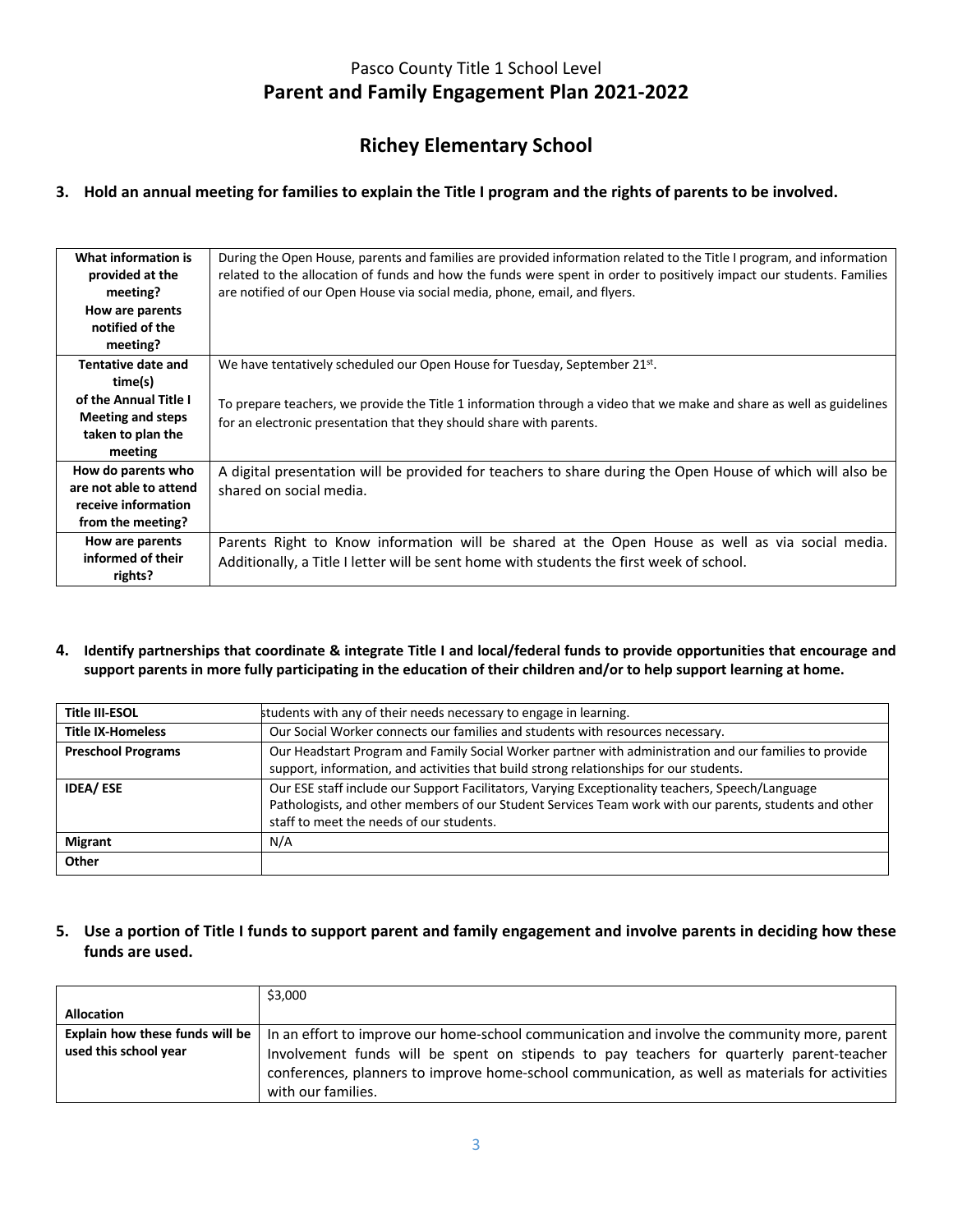# **Richey Elementary School**

| How are parents involved in             | Feedback was provided during each of our virtual family nights, as well as during the survey |
|-----------------------------------------|----------------------------------------------------------------------------------------------|
| deciding this?                          | window. Parent input was also provided throughout each of our SAC meetings.                  |
| How did you document parent  <br>input? | SAC meeting minutes includes suggestions and input from parents.                             |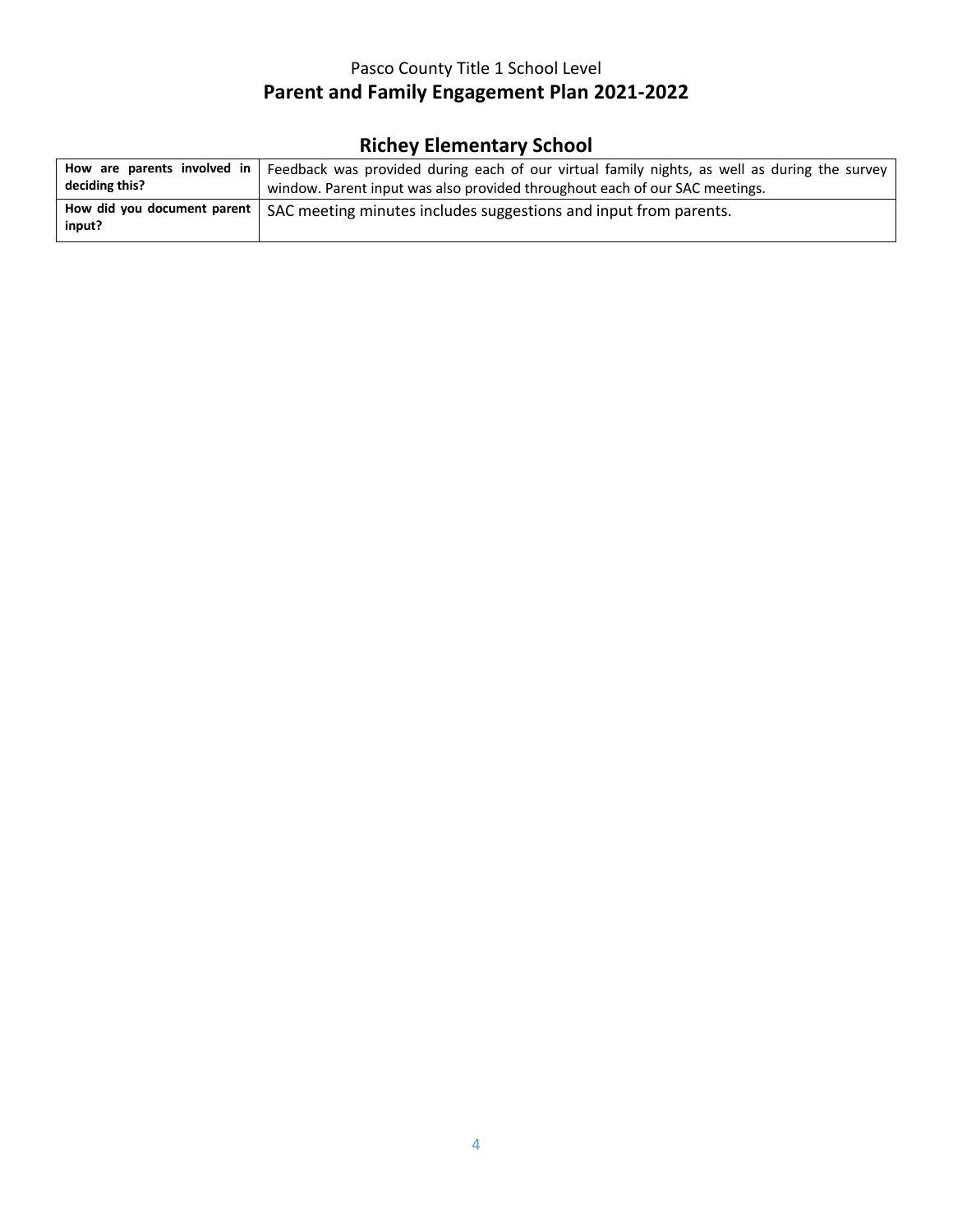### **Richey Elementary School**

- **6. Provide assistance, training, workshops, events, and/or meetings for parents to help them understand the education system, curriculum, standards, state assessments and achievement levels.**
	- **Best practice is to hold parent events that teach caregivers a new tip, tool, or strategy, that parents can use at home with their child to help reinforce what they are learning in the classroom.**
	- **Think of Family Engagement as a strategy to reach the goal of student achievement**
	- **Offer workshops, events and/or meetings at flexible dates/times. (i.e. morning, evening, lunch, Saturdays). Provide information to parents in a timely manner and in an easy to read format.**

| <b>Building Capacity of Families</b>                                                                                                                                     |                                                                                                                                                                              |                                                                                                                                                                                               |                                                                                                         |                                                                            |      |           |             |                                                                                                                                                                                                                        |
|--------------------------------------------------------------------------------------------------------------------------------------------------------------------------|------------------------------------------------------------------------------------------------------------------------------------------------------------------------------|-----------------------------------------------------------------------------------------------------------------------------------------------------------------------------------------------|---------------------------------------------------------------------------------------------------------|----------------------------------------------------------------------------|------|-----------|-------------|------------------------------------------------------------------------------------------------------------------------------------------------------------------------------------------------------------------------|
|                                                                                                                                                                          |                                                                                                                                                                              |                                                                                                                                                                                               |                                                                                                         | When applicable, indicate<br>the services you will<br>provide to families. |      |           |             |                                                                                                                                                                                                                        |
| SuP goals                                                                                                                                                                | Title/Description of<br>Strategy                                                                                                                                             | How will this impact<br>student achievement?                                                                                                                                                  | When will this<br>occur?                                                                                | Transportation                                                             | Meal | Childcare | Translation | How will this<br>support learning<br>at home?                                                                                                                                                                          |
| 1. High Impact<br><i>Instruction:</i>                                                                                                                                    | Planning                                                                                                                                                                     |                                                                                                                                                                                               |                                                                                                         |                                                                            |      |           |             |                                                                                                                                                                                                                        |
| Design Units of Study<br>to clearly identify<br>what we expect all<br>students to learn,<br>through a student<br>inquiry model using a<br>transdisciplinary<br>approach. | Grade level teams<br>collaborate weekly to<br>intentionally plan for<br>instruction utilizing a<br>transdisciplinary<br>approach by<br>integrating various<br>subject areas. | Students will have<br>various opportunities to<br>build background<br>knowledge, learn through<br>discovery, and become<br>more globally minded<br>when learning through<br>an inquiry model. | <b>Teachers will</b><br>meet weekly<br>to plan for<br>units that will<br>include daily<br>opportunities |                                                                            |      |           |             | Clear<br>communication<br>regarding student<br>progress will help<br>parents know<br>what supports are<br>necessary for their<br>child and how the<br>school will work<br>with the families<br>to close those<br>gaps. |
|                                                                                                                                                                          |                                                                                                                                                                              |                                                                                                                                                                                               |                                                                                                         |                                                                            |      |           |             |                                                                                                                                                                                                                        |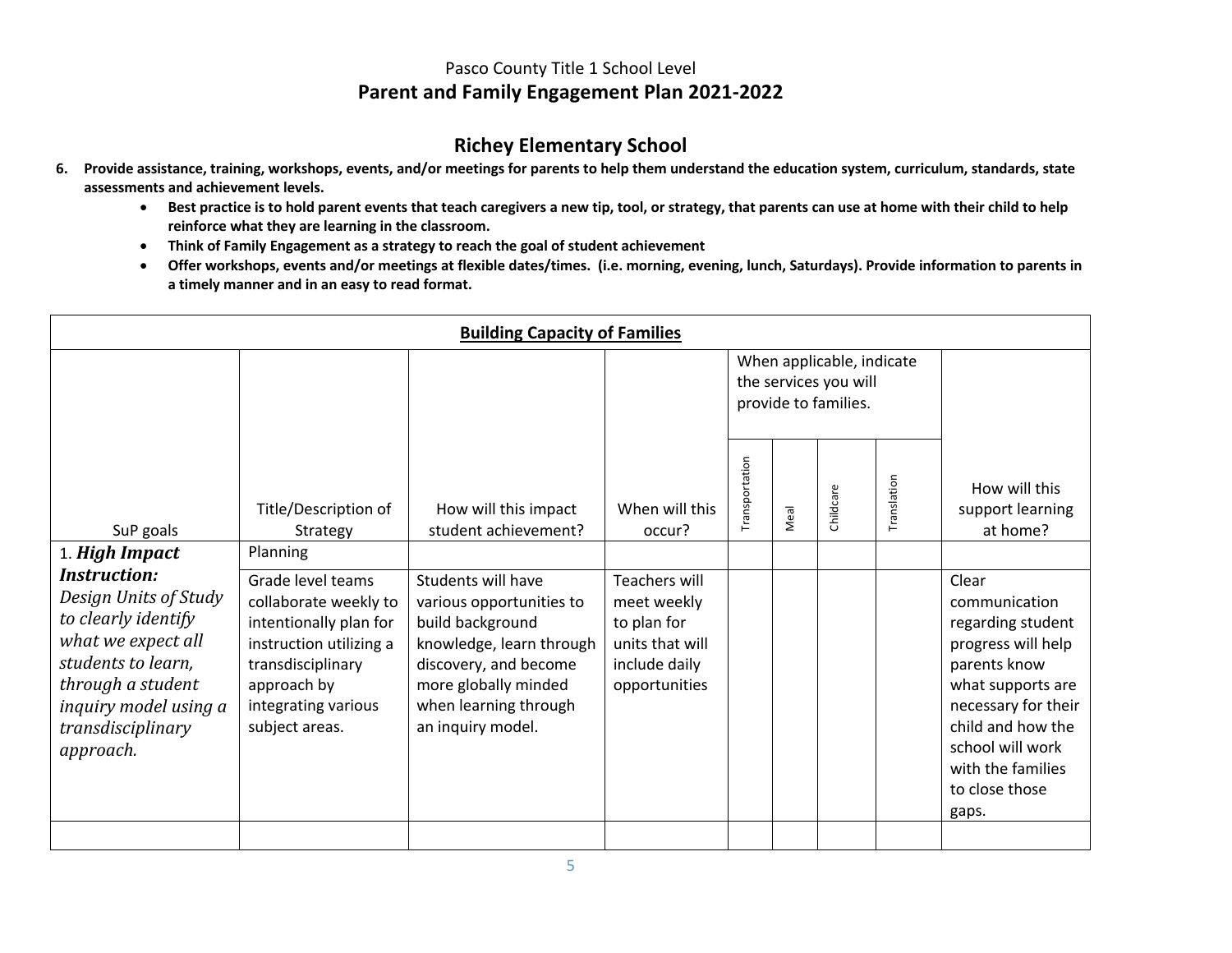# **Richey Elementary School**

| 2. Data Driven                                                                                                                                                                                                                                                                             | <b>Teachers</b>                                                                                                                                                                                                                                                                  | Students will have                                                                                                                                                                                                                                            | Teachers will                                                                                                                                                                                  |  |  | Parent and                                                                                                                       |
|--------------------------------------------------------------------------------------------------------------------------------------------------------------------------------------------------------------------------------------------------------------------------------------------|----------------------------------------------------------------------------------------------------------------------------------------------------------------------------------------------------------------------------------------------------------------------------------|---------------------------------------------------------------------------------------------------------------------------------------------------------------------------------------------------------------------------------------------------------------|------------------------------------------------------------------------------------------------------------------------------------------------------------------------------------------------|--|--|----------------------------------------------------------------------------------------------------------------------------------|
| <b>Decisions:</b>                                                                                                                                                                                                                                                                          | collaboratively plan                                                                                                                                                                                                                                                             | various opportunities to                                                                                                                                                                                                                                      | meet weekly                                                                                                                                                                                    |  |  | teachers will have                                                                                                               |
| Engage students in a<br>transdisciplinary<br>approach, focused on<br>the student inquiry<br>model, to build<br>background<br>knowledge, which will<br>then increase their<br>overall learning<br>achievement (20-21<br>MAPS projection of<br>overall achievement:<br>$ELA - 40\%$ , Math - | the Program of<br>Inquiry as a scope<br>and sequence for the<br>Units of Inquiry<br>designed to connect<br>students to authentic<br>learning.<br><b>Student learning</b><br>opportunities will be<br>communicated via<br>student planners so<br>that parents are<br>connected to | build background<br>knowledge, learn through<br>discovery, and become<br>more globally minded<br>when learning through<br>an inquiry model.<br>Parents will be connected<br>to student learning which<br>will allow for<br>opportunities for<br>conversation. | during PLCs to<br>continue to<br>intentionally<br>plan for<br>instruction and<br>review data<br>related to<br>student<br>progress.<br>Planners will<br>be sent home<br>daily with<br>students. |  |  | a direct line of<br>communication<br>via the planners<br>and will feel more<br>connected to the<br>learning that's<br>occurring. |
| $31\%$ , Science – $13\%$ ).                                                                                                                                                                                                                                                               | students' learning.                                                                                                                                                                                                                                                              |                                                                                                                                                                                                                                                               |                                                                                                                                                                                                |  |  |                                                                                                                                  |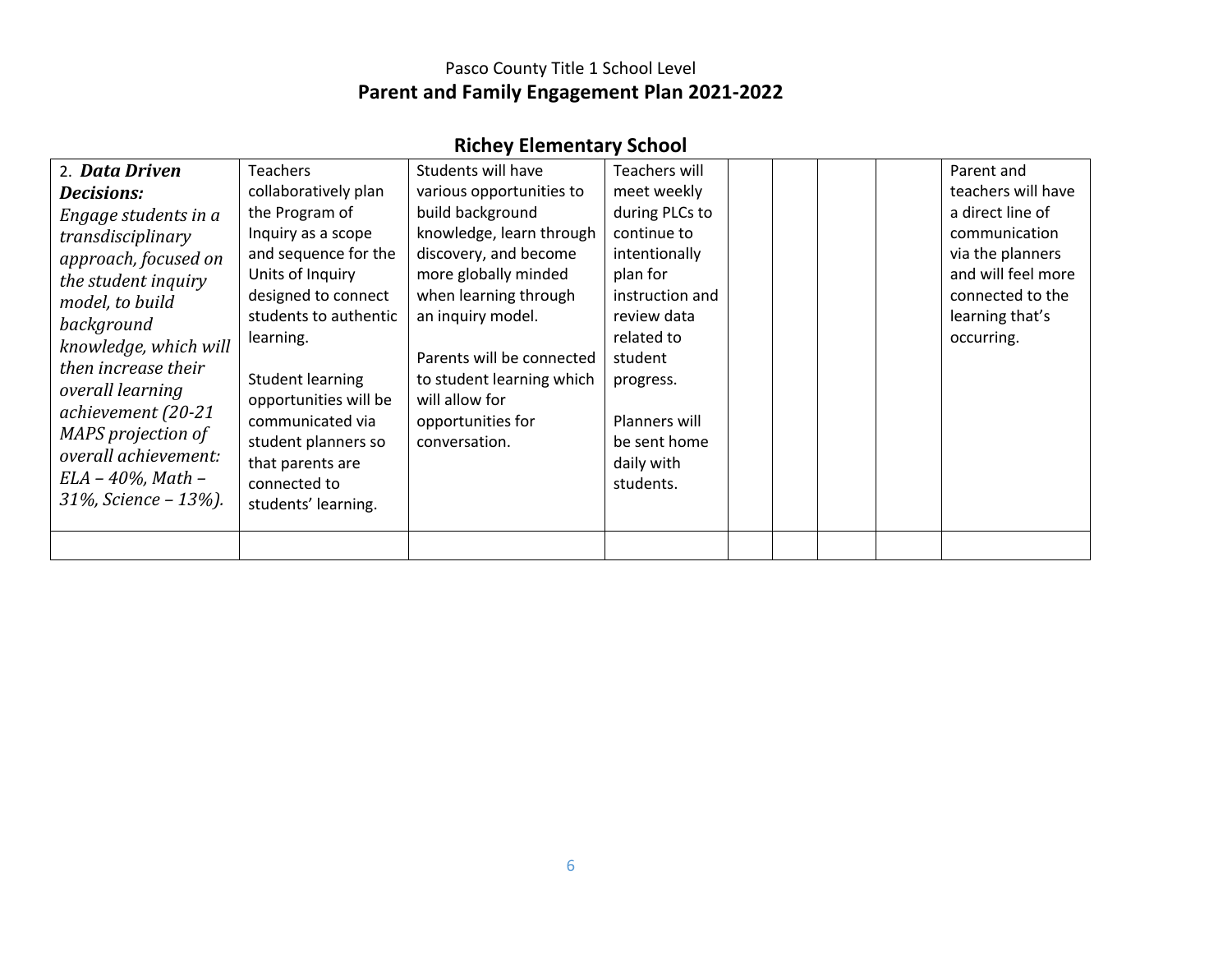|  | <b>Richey Elementary School</b> |  |
|--|---------------------------------|--|
|--|---------------------------------|--|

| 3. Collaborative                                                                                                                                                                                                                       | Parent                                                                                                                                                                                                                                                                                                                        | Students will begin to                                                                                                                                                                                                                                         | Daily | X |  | Families and                                                                      |
|----------------------------------------------------------------------------------------------------------------------------------------------------------------------------------------------------------------------------------------|-------------------------------------------------------------------------------------------------------------------------------------------------------------------------------------------------------------------------------------------------------------------------------------------------------------------------------|----------------------------------------------------------------------------------------------------------------------------------------------------------------------------------------------------------------------------------------------------------------|-------|---|--|-----------------------------------------------------------------------------------|
| Culture:                                                                                                                                                                                                                               | communication will                                                                                                                                                                                                                                                                                                            | develop a global mindset                                                                                                                                                                                                                                       |       |   |  | students will be                                                                  |
| Develop and maintain<br>the school family that<br>can self-manage, have<br>good relationships,<br>promote growth, and<br>share a collective<br>responsibility, while<br>increasing our sense<br>of community with all<br>stakeholders. | be a priority in order<br>to establish and<br>promote positive<br>relationships.<br>Parent<br>nights/activities will<br>be provided in order<br>to build connections<br>with families.<br>Staff will be engaged<br>in PD that specifically<br>focuses on<br>relationship building<br>and the Learner<br>Profile Attributes of | that prioritizes<br>collaboration with peers<br>for authentic learning.<br>When students are<br>engaged and take<br>ownership of their<br>learning, students<br>become more<br>intrinsically motivated<br>and overall student<br>achievement will<br>increase. |       |   |  | connected to the<br>learning due to<br>the constant<br>communication<br>occuring. |
|                                                                                                                                                                                                                                        | IB to promote<br>engagement.                                                                                                                                                                                                                                                                                                  |                                                                                                                                                                                                                                                                |       |   |  |                                                                                   |
| Other:                                                                                                                                                                                                                                 |                                                                                                                                                                                                                                                                                                                               |                                                                                                                                                                                                                                                                |       |   |  |                                                                                   |

| Explain how parents are provided information<br>regarding the curriculum, achievement levels,<br>progress monitoring and assessments. | Parents are provided information through family events, parent conferences, and curriculum information nights. SAC discusses<br>school-wide initiatives as well. |
|---------------------------------------------------------------------------------------------------------------------------------------|------------------------------------------------------------------------------------------------------------------------------------------------------------------|
| How will workshops/events be evaluated?<br>How will the needs of parents be assessed to plan<br>future events?                        | Parent surveys will be conducted throughout the year. Parent input is also provided during SAC meetings.                                                         |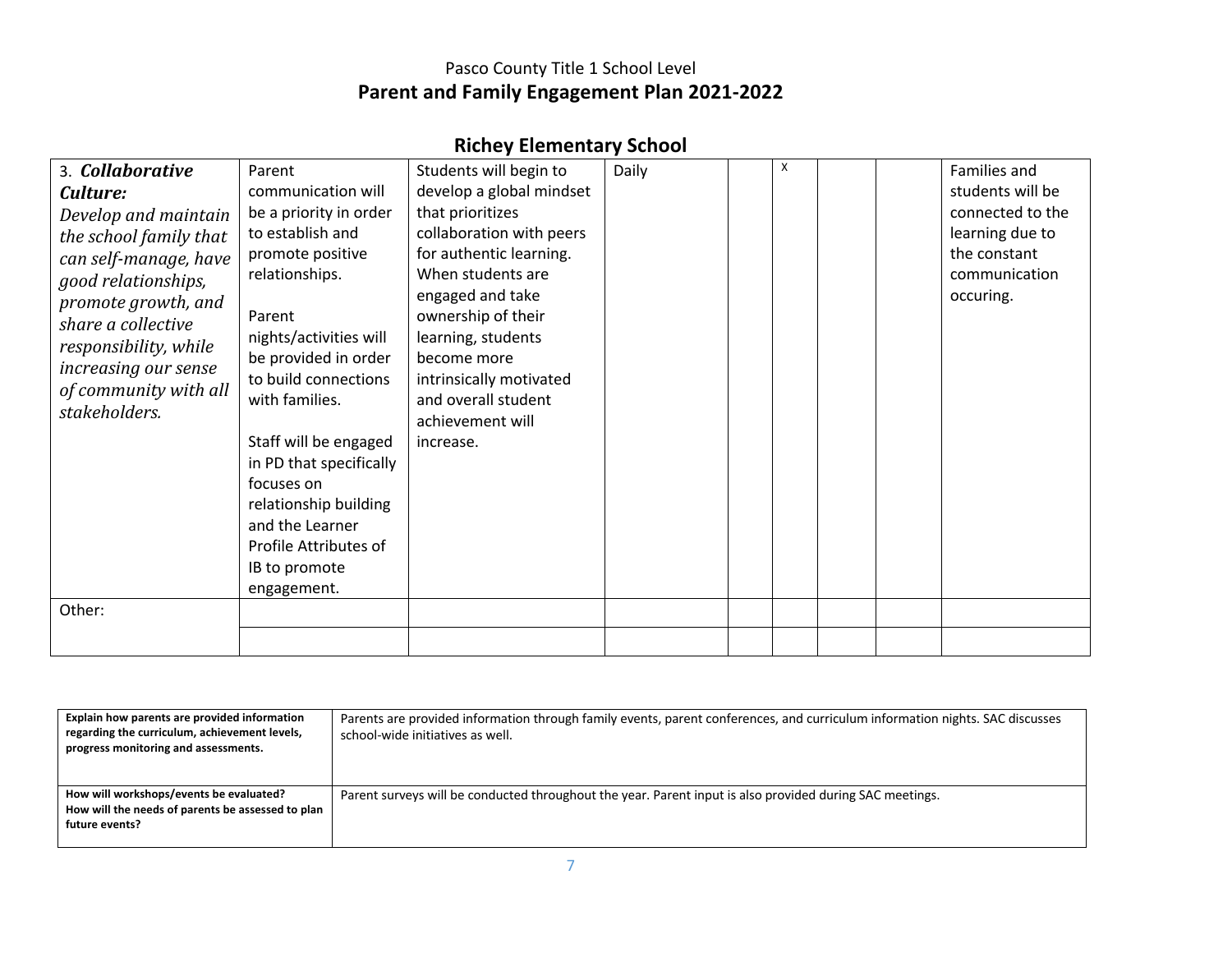# **Richey Elementary School**

| Describe how the needs of parents/families who<br>speak a language other than English will be met<br>at workshops/events.           | Our ESOL IA will be attending parent conferences and parent activities in order to support our families when necessary.                                                                                                                                                                  |
|-------------------------------------------------------------------------------------------------------------------------------------|------------------------------------------------------------------------------------------------------------------------------------------------------------------------------------------------------------------------------------------------------------------------------------------|
| What are the barriers for parents to attend<br>workshops/events and how do you overcome<br>these?                                   | Transportation, weather, time, etc, continue to be a barrier for our parents. Parental input continues to be gathered to<br>determine the best time/day to create opportunities that parents can attend.                                                                                 |
| How are flexible dates and times for meetings,<br>events and/or workshops offered? (Give<br>examples)                               | Due to COVID, face-to-face meetings/activities have been halted however, we're hopeful to resume activities next year. Parent<br>teacher conferences are provided at times that meet the parents' needs, and activities will be planned in the am and pm<br>depending upon the activity. |
| How are the needs of parents with disabilities<br>accommodated to ensure they have access to<br>meetings, workshops, and/or events? | Access is available for all of our families about our campus.                                                                                                                                                                                                                            |

*\*These events should be included on the Data Collection Sheet for School Events.*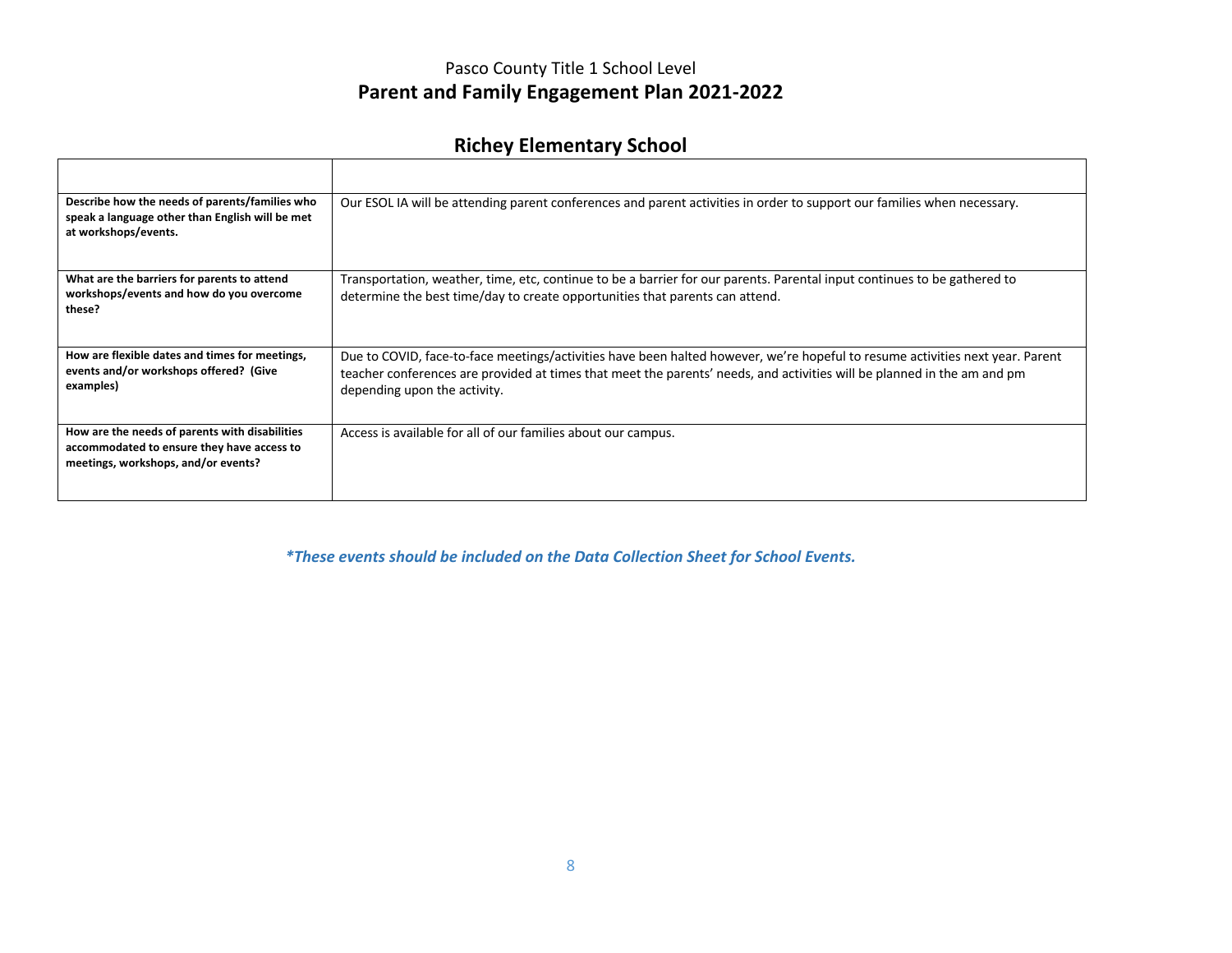### **Richey Elementary School**

#### **7. Utilize strategies to ensure meaningful Communication**

| Describe the methods that will be used to ensure   | Teachers and staff will provide communication via student planners, classroom    |
|----------------------------------------------------|----------------------------------------------------------------------------------|
| meaningful, ongoing communication between home and | contact apps, phone calls and email. Additionally, families will receive regular |
| school                                             | communication related to upcoming events, as well as student learning, via       |
|                                                    | social media and school connect calls.                                           |
|                                                    |                                                                                  |

#### **8. Educate and build the capacity of school staff on ways in which to work with and engage families effectively as well as the importance of parent engagement in increasing student achievement. Explain your plan for this school year.**

| Topic/Title                                  | How does this help staff build<br>school/parent relationships?                                                                                                                                          | Format for Implementation:<br>workshop, book study,<br>presenter, etc. | Who is the<br>audience? | <b>Tentative</b><br>Date/Time |
|----------------------------------------------|---------------------------------------------------------------------------------------------------------------------------------------------------------------------------------------------------------|------------------------------------------------------------------------|-------------------------|-------------------------------|
| <b>Parent Involvement</b><br><b>Training</b> | Staff will receive training related to the<br>expectation of regular communication, as well as<br>strategies to connect with parents in order to<br>establish positive relationships with our families. | Presentation-powerpoint                                                | All staff               | 8/2021                        |
|                                              |                                                                                                                                                                                                         |                                                                        |                         |                               |

#### **9. Provide an easily accessible resource area where parents and families can get information about the school facility, school policies, contacts, academic assistance, community resources and other materials.**

| <b>Location of Resource</b><br>Center/Area | Person responsible for monitoring and updating Resource<br>Center/Area | List a sampling of materials made<br>available in the Resource<br>Center/Area                            |
|--------------------------------------------|------------------------------------------------------------------------|----------------------------------------------------------------------------------------------------------|
| Front Office                               | School secretary and administration                                    | Headstart information, Title I information,<br>informational sheets, and various<br>community brochures. |